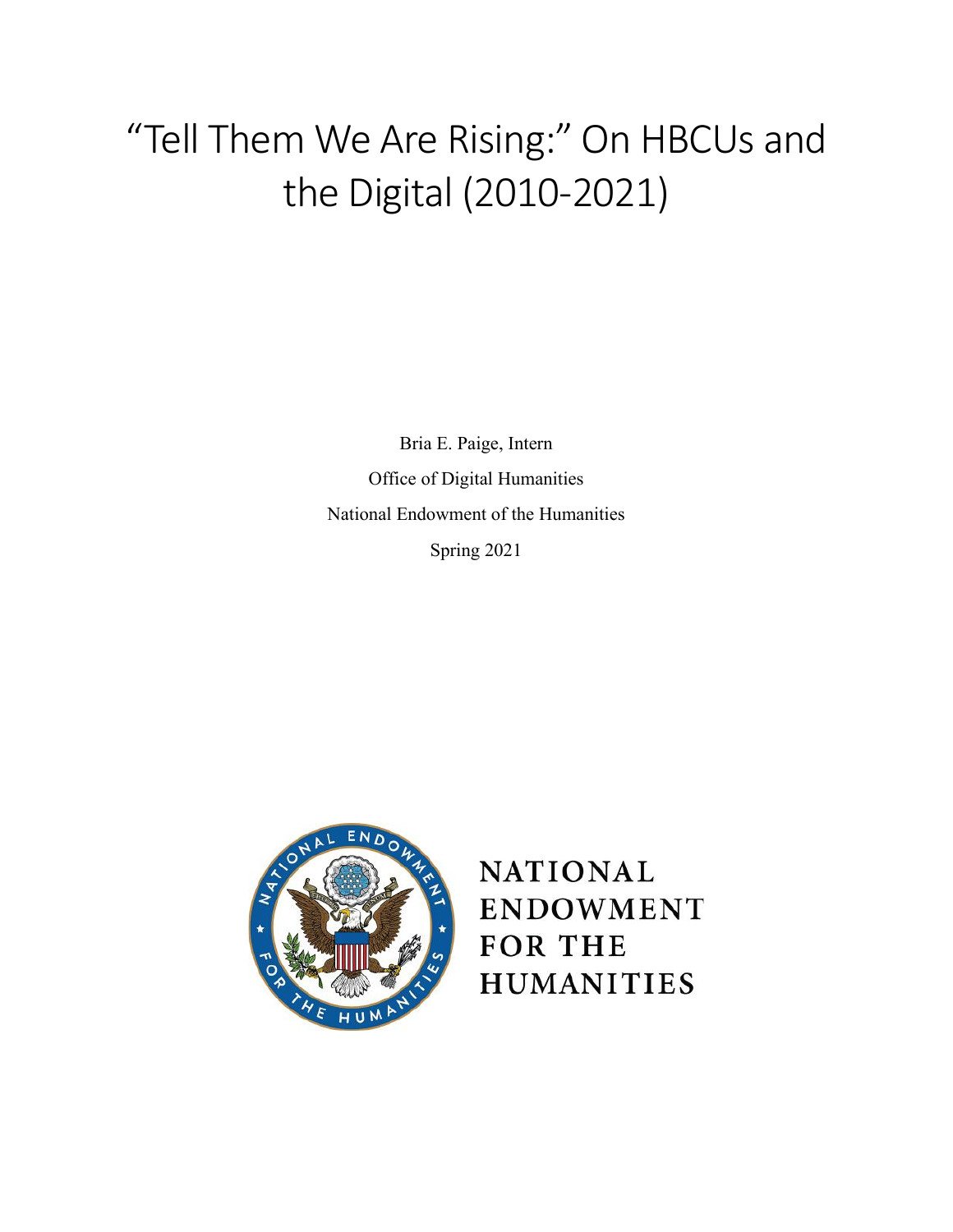## <span id="page-1-0"></span>Table of Contents

## Contents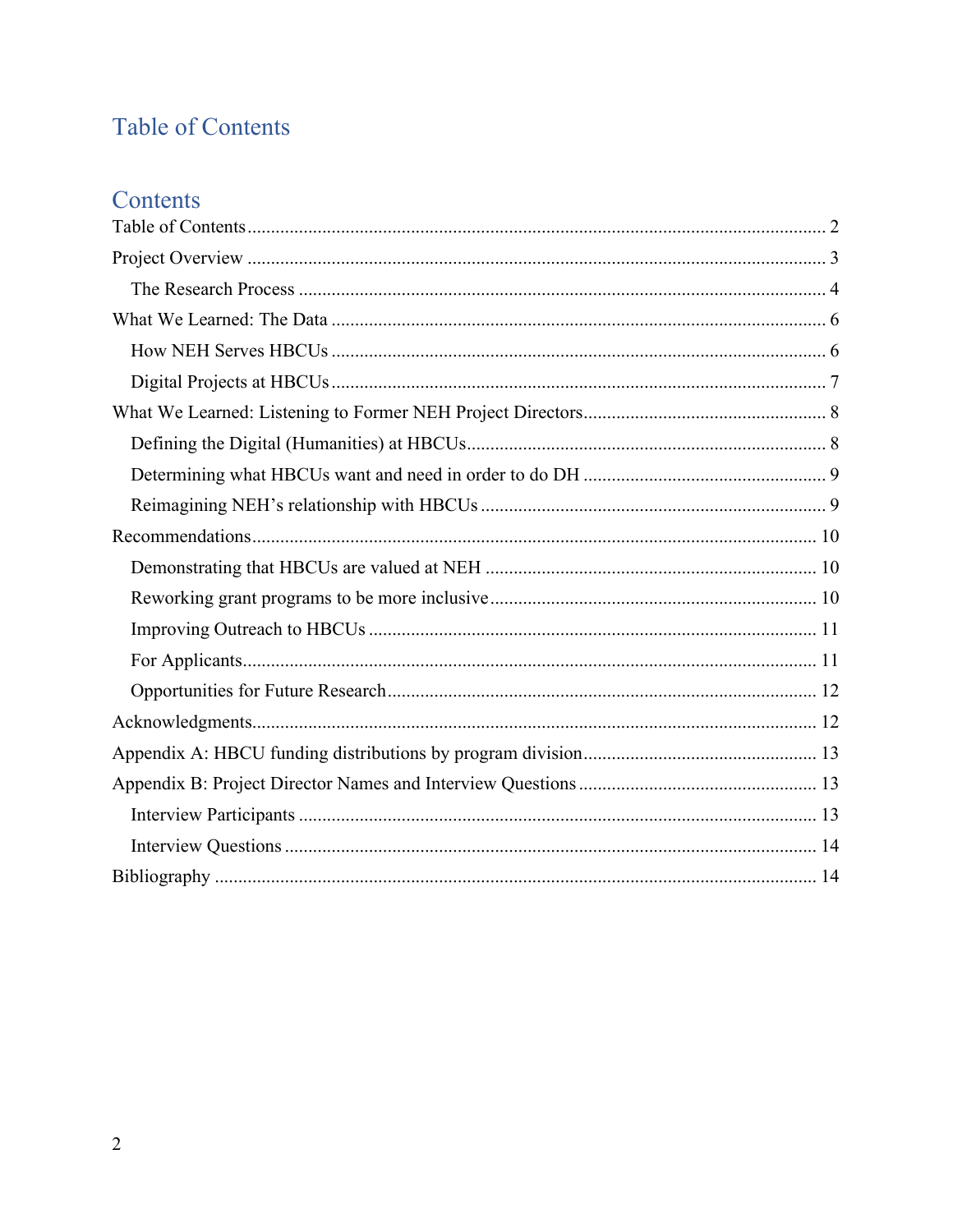## <span id="page-2-0"></span>Project Overview

Since the founding of the first Historically Black College or University (HBCU) in 1837, the number of HBCUs in the United States has grown significantly, today totaling 101 accredited HBCUs across the nation ("Who We Are"). Although HBCUs had been in existence for nearly 130 years prior to The Higher Education Act of 1965, it was not until Congress passed this piece of federal legislation and President Lyndon B. Johnson signed it into law that HBCUs were officially designated and defined by the U.S. Department of Education as "any historically black college or university that was established prior to 1964, whose principal mission was, and is, the education of black Americans, and that is accredited by a nationally recognized accrediting agency or association determined by the Secretary [of Education] to be a reliable authority as to the quality of training offered or is, according to such an agency or association, making reasonable progress toward accreditation" ("What is an HBCU?"). Despite this federal recognition of HBCUs and an increase in visibility for these uniquely positioned institutions of higher learning, HBCUs continue to be underrepresented, under-resourced and underfunded institutions within the broader educational landscape of the United States, which boasts over 7,000 institutions of higher learning (Williams and Davis 2).

Dr. Ivory A. Toldson, former executive director of the White House Initiative (WHI) on HBCUs, published a report addressing the funding gaps between HBCUs and Traditionally White Institutions (TWI) in 2016. He concluded, based on data collected by the National Center for Education Statistics (NCES) housed within the U.S. Department of Education, the following: "In 2014, four traditionally White institutions (TWIs) received more revenue from grants and contracts than all four-year historically Black colleges and universities (HBCUs) combined. In total, 89 fouryear HBCUs collectively received \$1.2 billion for grants and contracts from the federal, state and local governments, as well as private foundations. By comparison, Johns Hopkins University received \$1.6 billion alone" (Toldson 97). Since this report was released in 2014, the WHI on HBCUs continues to address these funding inequities amongst universities. In fact, an interagency "Federal HBCU Competitiveness Strategy" plan was recently published for fiscal years 2020-21 and 2021-22, which continues to guide the efforts to increase the capacity and competitiveness of HBCUs across the nation.

The National Endowment of the Humanities (NEH) remains committed to the mission and purpose of the WHI on HBCUs and, as a result, contributed to the Federal HBCU Competitiveness Strategy Plan. Members of the NEH HBCU Working Group identified a number of agency-wide goals, along with specific metrics, tactics, and strategies, to ensure NEH goals align with the HBCU goals they proposed as a part of the Competitiveness Strategy Plan.<sup>[1](#page-2-1)</sup>

This research project is an extension of the NEH HBCU Working Group's efforts towards diversifying the kinds of institutions the NEH supports through their grant programs and awards. Moreover, this research project converges with another one of the NEH's growing priorities:

<span id="page-2-1"></span> $1$  NEH set several goals, metrics, strategies and tactics to ensure the agency better serves the HBCU community. See NEH's contribution to the WHI "Federal HBCU Competitiveness Strategy" for fiscal years 2020-21 and 2021-22 at the following link: [https://sites.ed.gov/whhbcu/files/2021/01/Federal-HBCU-Competitiveness-Strategy.pdf.](https://sites.ed.gov/whhbcu/files/2021/01/Federal-HBCU-Competitiveness-Strategy.pdf)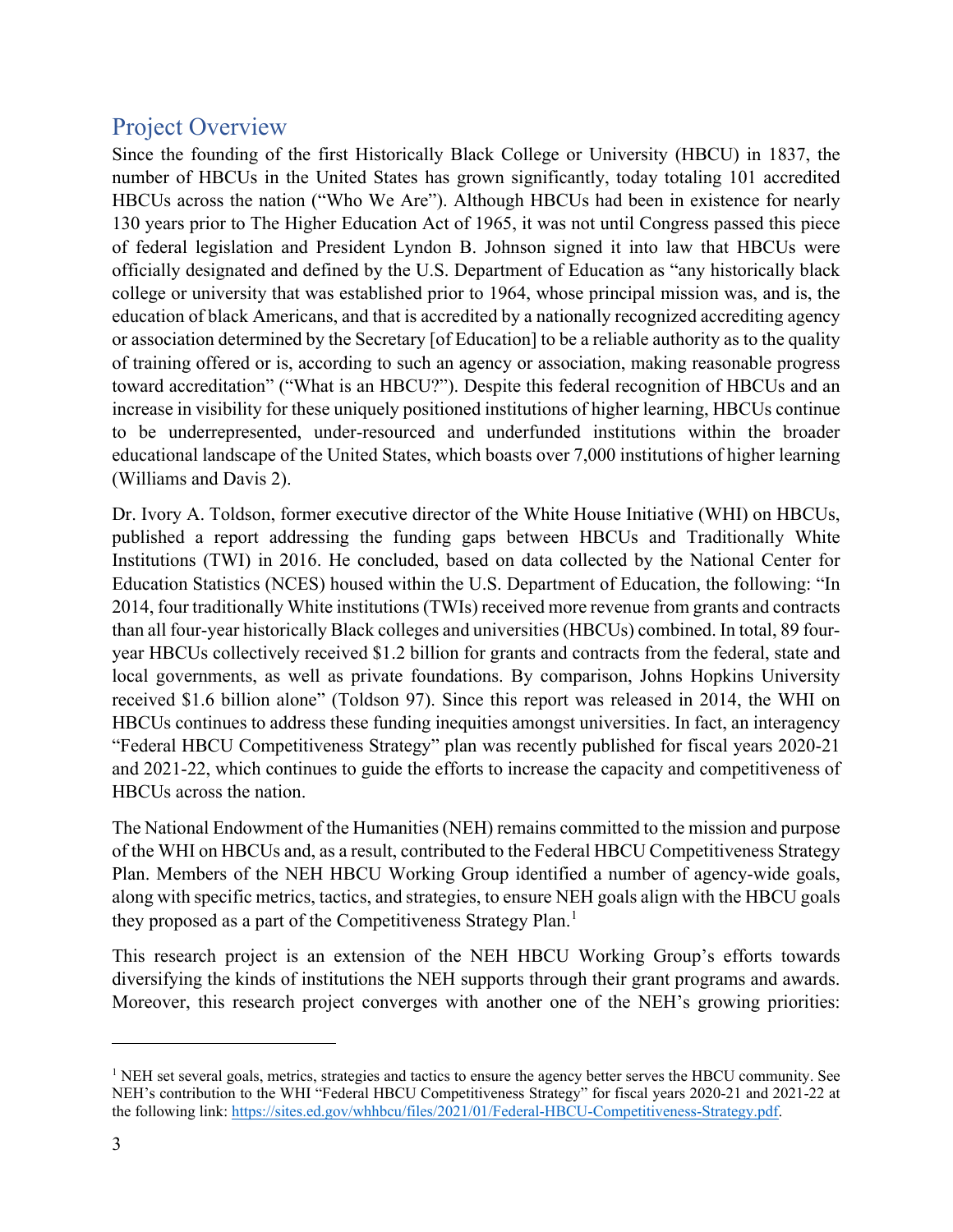supporting digital humanities (DH). NEH has supported research at the intersection of technology and the humanities since its foundation, and today digital projects are supported by all offices and divisions at NEH. The creation of the Office of Digital Humanities (ODH) in 2006 and the agencywide Digital Humanities Special Interest Group (DHSIG) in 2020, in particular, are evidence of the agency's growing commitment to supporting project teams experimenting with digital methods to develop new methodologies for humanities research, teaching and learning, public engagement, and scholarly communications.

NEH recognizes the growth of DH inquiry and community building occurring not only at TWIs but also amongst minority-serving institutions, such as community colleges, Hispanic-Serving Institutions (HSI), Tribal Colleges and Universities (TCU) and, of particular interest to this project, HBCUs. Therefore, this research project combines two of NEH's growing priorities, supporting the digital humanities and HBCUs, to further determine how NEH can adequately support HBCU humanities initiatives with a special interest in digitally inclined projects. As a larger goal, this project aims to assess the state of the digital humanities as it currently stands on HBCU campuses across the nation in order to better understand the needs of the HBCU DH community. Ultimately, this project will evaluate the impact and reach of NEH digital grants in relation to HBCUs and propose recommendations for how NEH can further assist HBCUs in their pursuit of the digital humanities.

#### <span id="page-3-0"></span>The Research Process

The NEH HBCU Working Group collected data for the 2019 fiscal year in order to assess NEH outreach, support, and funding at HBCUs. This data, collected across all six NEH program offices, guided NEH's contribution to the interagency "Federal HBCU Competitiveness Strategy" for fiscal years  $2020-2021$  $2020-2021$  and  $2021-2022$ <sup>2</sup> Although this data was crucial to establishing a strategic plan with a number of goals, metrics, strategies, and tactics to improve NEH engagement with HBCUs, this project only offers an assessment of one single fiscal year and does not engage data from NEH's Electronic Grant Management System (eGMS), but rather data collected from a number of program officers and specialists across divisions. Notably, eGMS presents its own challenges both to NEH's growing prioritization of minority-serving institutions, including HBCUs, HSIs, and TCUs, as it lacks a consistent tagging system of these institutions which makes it more difficult to conduct comprehensive studies.

This report expands on the preliminary research conducted by the HBCU Working Group by analyzing data from all applications considered for funding between fiscal year 2010 and the March 2021 National Council.<sup>[3](#page-3-2)</sup> Collecting data from this twelve-year period will allow for a more longitudinal assessment of the number of HBCU applications submitted, reviewed, and funded at NEH from the past decade. As a result, the dataset for this research project includes a total of 1,369

<span id="page-3-1"></span><sup>&</sup>lt;sup>2</sup> The six represented divisions were: the Division of Challenge Programs, the Office of Digital Humanities, the Division of Education, the Division of Preservation and Access, the Division of Public Programs, and the Division of Research Programs. The Office of Federal/State Partnerships was not included in this initiative.

<span id="page-3-2"></span><sup>&</sup>lt;sup>3</sup> This data set begins with applications reviewed for at the November 2009 National Council and ends with those reviewed at the March 2021 National Council.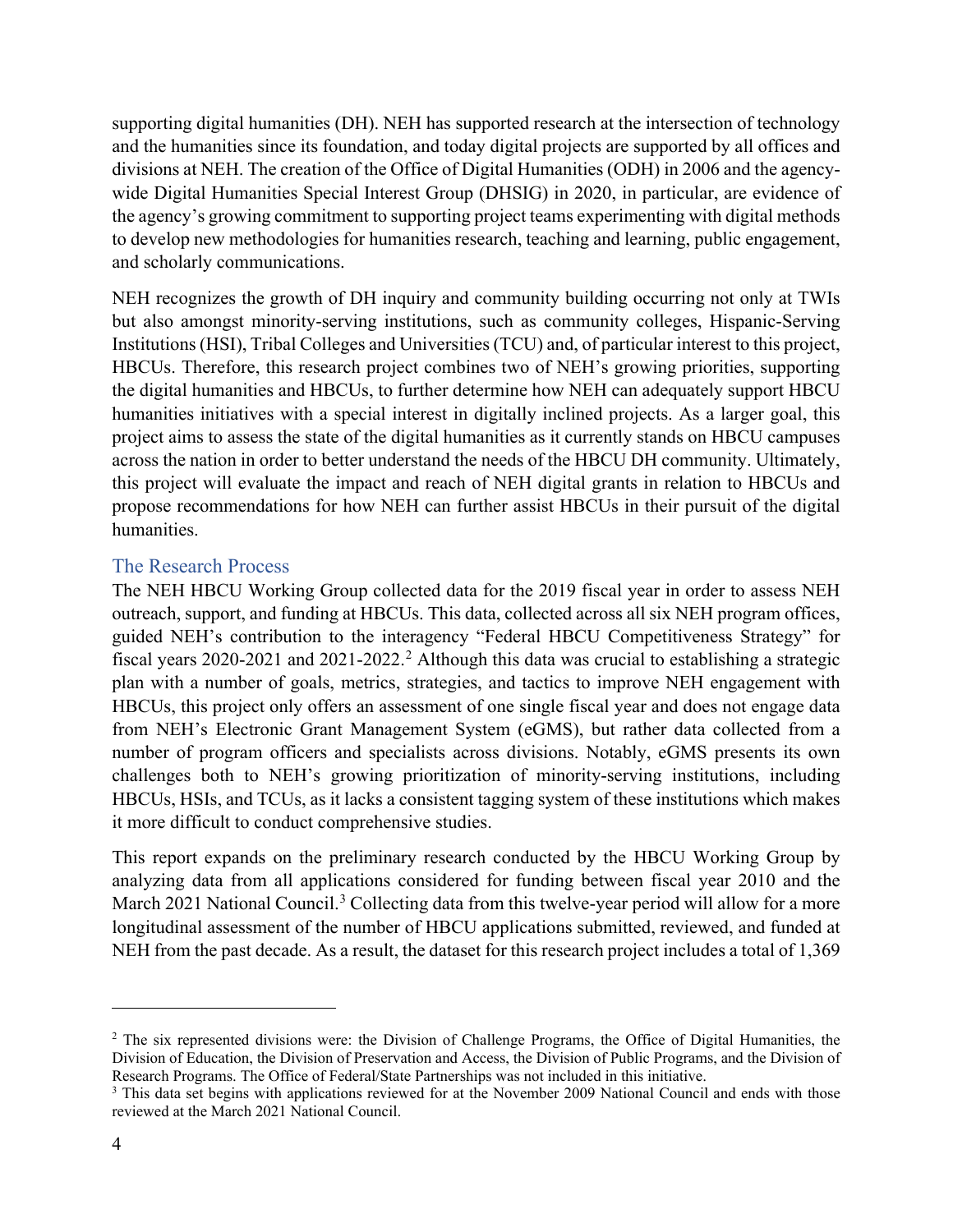HBCU applications to grant programs across the agency from 2010-2021. This dataset excludes any and all pending projects and ineligible and duplicate applications.

This research project also attends to another nascent data collection and assessment interest at NEH: the digital humanities. The digital humanities can be difficult to define, even as scholarship about the field continues to increase.<sup>[4](#page-4-0)</sup> The digital humanities as theorized and practiced at HBCUs can be even harder to define. For the purposes of this research project, I adopt the term "digital" rather than "digital humanities" in order to allow a more expansive understanding of how technology enriches humanistic inquiry and scholarship. This definition of the digital also includes projects that engage with various kinds of media, as represented by how information is published and shared within the public sphere, including but not limited to websites, television and film, podcasts, social media, etc. This expansive definition of digital projects allows us to look broadly at how multimodal research and teaching occurs at HBCUs, without imposing disciplinary categories which may not apply in this case.

This definition of digital projects draws on the digital project classification system recently created by the NEH's Digital Humanities Special Interest Group. The classification system is as follows: 1) Methods, Software, and Critique; 2) Collections and Access; 3) Curricula and Pedagogy; 4) Digital Public Engagement; and 5) Digital Publication. This project expands this classification system to include a sixth category: 6) Digital Community Building. Digital Community Building refers to projects that are not just limited to one particular institution, but rather promote connection and collaboration across a number of institutions, which is particularly beneficial for HBCUs that might lack resources and technology on their own campus.

Between 2010 and 2021, HBCUs submitted 1,319 applications to NEH, 319 of which requested support for digital projects. Only 25 of those applications for digital projects were successfully funded. Though a relatively small proportion of the total HBCU applications and awards, these 25 funded digital projects serve as the foundation for this study.

The research process for this project intentionally included both data collection from eGMS and interviews with select Project Directors of NEH-funded digital projects on HBCU campuses to allow for both a quantitative and qualitative approach in my evaluation. I extended interview requests to twelve Project Directors of funded digital projects at HBCUs. They were selected to represent a diverse subset of HBCUs. While we aimed to identify Project Directors from across a wide spectrum of institutions and project types, there were some limits. Two-year colleges were not included in this stage of the project, for reasons of scope. And because there were no HBCU digital applications awarded in the Division of Challenge Programs, there is not an interview with a Project Director from that division.

Ultimately, this project draws on seven videoconference or email conversations with former NEH Project Directors based at six HBCUs. Project Directors were asked to discuss the reception of their NEH-funded digital project on their respective campus, the pressing wants and needs for

<span id="page-4-0"></span><sup>&</sup>lt;sup>4</sup> For a current discussion of the state of the field, see Matthew K. Gold and Lauren F. Klein, "Introduction: A DH That Matters," *Debates in DH 2019,* Minneapolis (University of MN Press, 2019).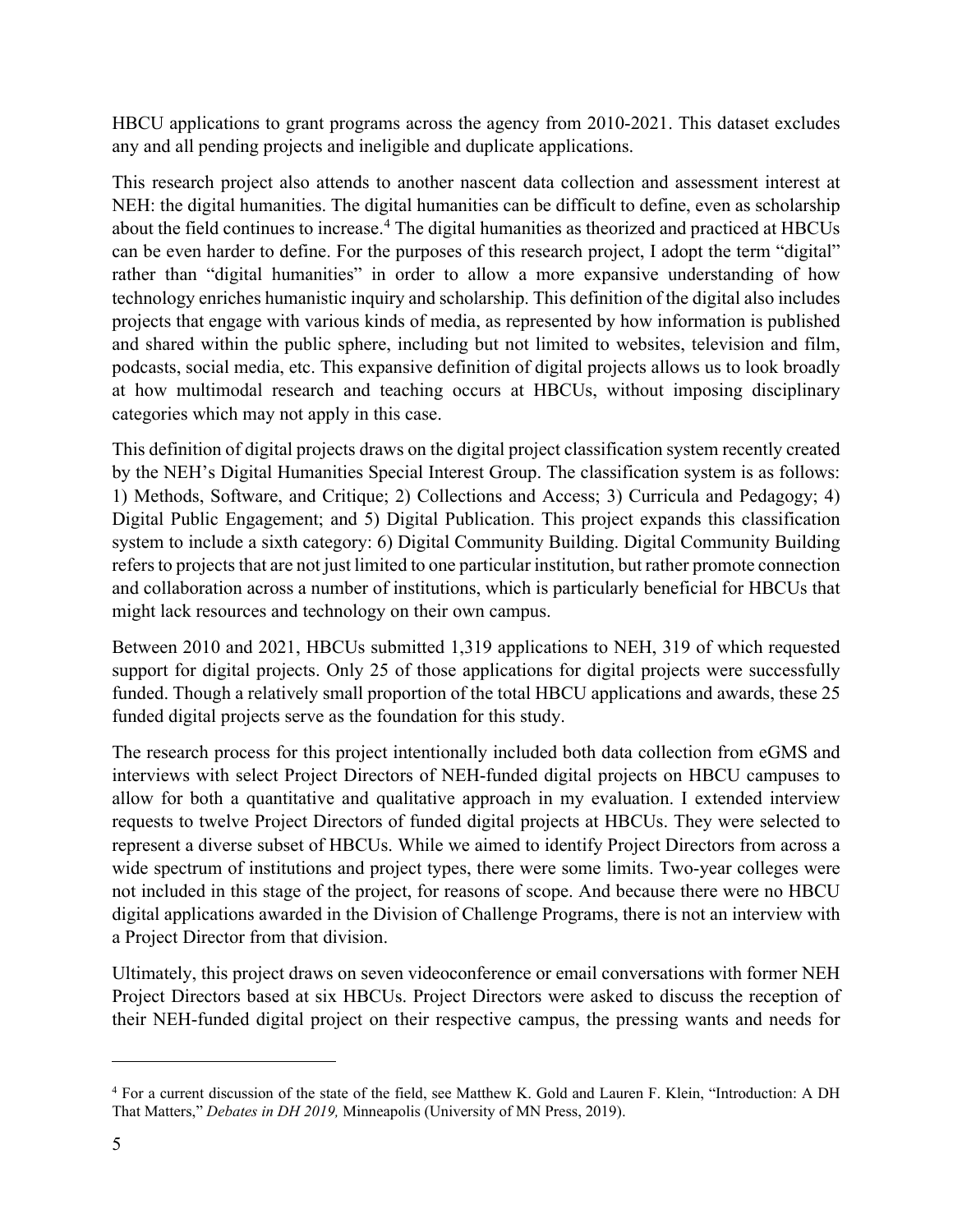digital development on HBCU campuses, and the redevelopment of NEH's outreach strategy specific to HBCUs. The assessment of both the quantitative and qualitative data collected for this project inform its conclusions and recommendations for future research.

Finally, I requested and received permission from each Project Director to include any direct quotes published in this report.

## <span id="page-5-0"></span>What We Learned: The Data

#### <span id="page-5-1"></span>How NEH Serves HBCUs

NEH has received over 1,300 applications from HBCUs since fiscal year 2010, and about 23% of those projects included a digital component. As Table 1 shows, HBCU applications at large, and for digital projects in particular, have a funding ratio of eight percent. In contrast, the funding ratio for all eligible applications submitted to NEH in fiscal year 2020 was about 14.[5](#page-5-2)%.<sup>5</sup>

| <b>Dataset</b>                                                    | <b>All</b> | <b>Funded</b> | <b>Funding Ratio</b> |
|-------------------------------------------------------------------|------------|---------------|----------------------|
| <b>HBCU</b> Project Applications                                  | 1,369      | 110           | 8%                   |
| <b>HBCU</b> Digital Project<br>Applications                       | 319        | 25            | 8%                   |
| HBCU Applications submitted to<br>Minority-Serving Grant Programs | 641        | 59            | 9%                   |

*Table 1: A total of 1,369 HBCU project applications were submitted across the NEH agency from 2010-2021. 110 were funded for a funding ratio of 8%. There were a total of 319 HBCU digital project applications. 25 were funded for a funding ratio of 8%.*

Analysis of HBCU applications and funding patterns shows that the Division of Education Programs and the Division of Research Programs fund the highest numbers of HBCU applications of all agency divisions. Collectively, they have funded 75 HBCU projects, or 68% of all HBCU projects funded by NEH.

A primary driver for successful HBCU applications may be Minority Serving Grant Programs (MSGP), or programs that are open only to HBCU applicants. Both the Division of Education Programs and the Division of Research Programs fund MSGPs directed towards HBCUs. These programs make up more than 75% of the awards that both divisions make to HBCUs. See Appendix A for a more detailed breakdown of HBCU funding by division.

<span id="page-5-2"></span> $<sup>5</sup>$  This funding ratio is based on all eligible applications submitted through competitive granting programs in Fiscal</sup> Year 2020. This number excludes supplements, Chairman's awards, NEH CARES applications, and applications or awards associated with NEH's Federal/State Partnership.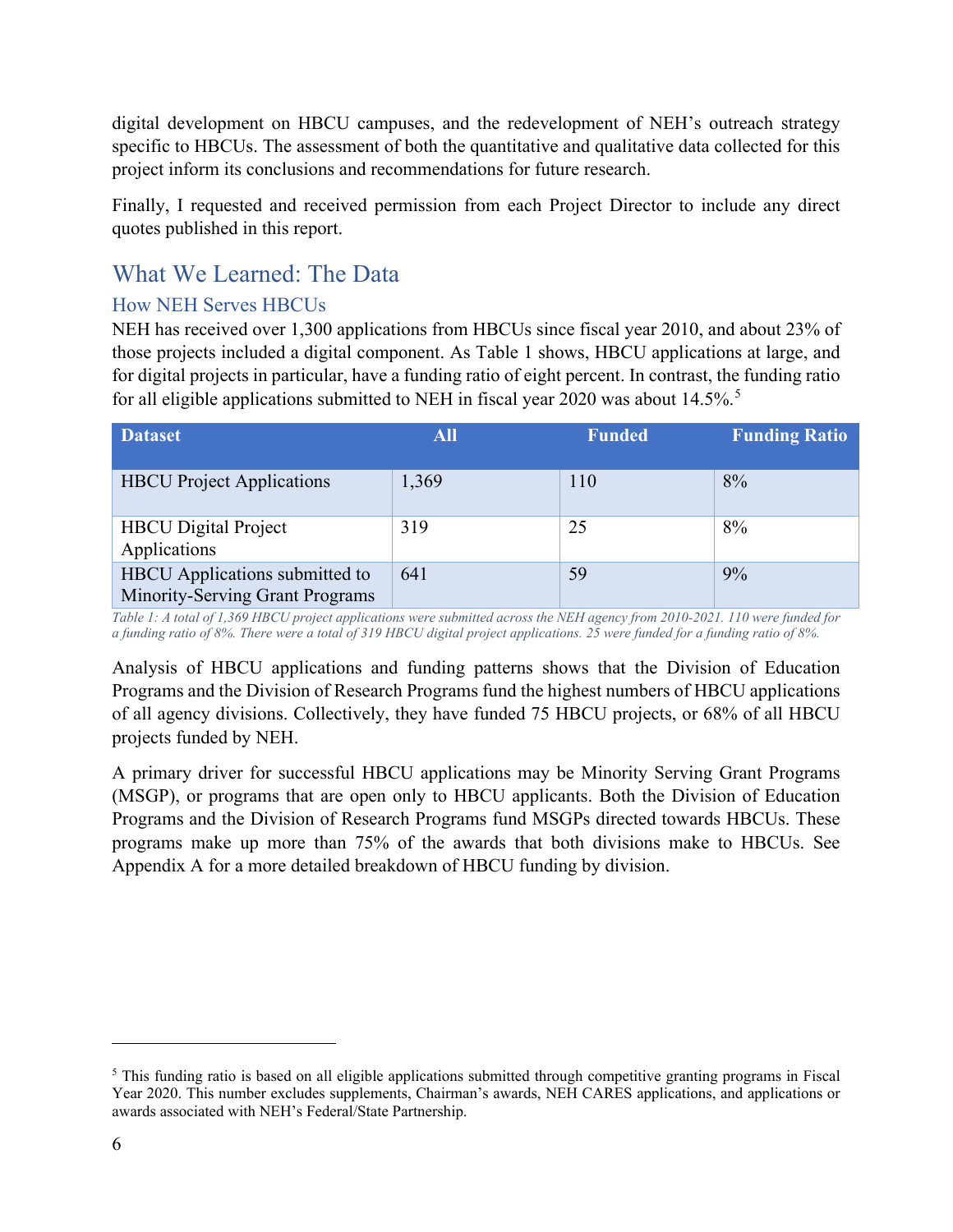| <b>Minority Serving</b><br><b>Grant Program</b><br>(MSGP) | <b>All</b><br><b>Applications</b> | <b>Funded Projects</b> | <b>Funding Ratio</b> | <b>Percentage of</b><br><b>HBCU</b> awards<br>made through<br><b>MSGPs</b> |
|-----------------------------------------------------------|-----------------------------------|------------------------|----------------------|----------------------------------------------------------------------------|
| Humanities Initiatives:<br><b>HBCU</b> (Education)        | 258                               | 32                     | 12%                  | 80% (Education)                                                            |
| <b>HBCU</b><br>for<br>Awards<br>Faculty (Research)        | 383                               | 27                     | 7%                   | 77% (Research)                                                             |

*Table 2: The NEH offers two programs that are exclusively for applicants from HBCUs. More than 75% of all awards made to HBCUs in these divisions come from those two programs.*

#### <span id="page-6-0"></span>Digital Projects at HBCUs

As Figure 1 shows, 319 of the applications that HBCUs made to NEH from 2010-2021 qualified as a digital project according to the criteria described above. That represents about 23% of all HBCU applications.

Of those applications, 25 received funding from the NEH. Digital projects from HBCUs have a funding ratio of just under 8%.

The majority of HBCU digital projects were submitted to the Division of Education Programs and the Division of Research Programs. The Division of Education Programs funded 14 of these projects, or just under 13% of all applications. This means that HBCU digital projects submitted to the Division of Education Programs have tended to be more successful than HBCU applications in general for that division, and for the agency at large.

In contrast, digital projects submitted to the Division of Research Programs by HBCUs were not successful: only 1 of 81 projects received funding.

| <b>Digital Projects by</b> | <b>Applications</b> | Awards         | Total funding  | Funding |
|----------------------------|---------------------|----------------|----------------|---------|
| <b>Division</b>            |                     |                | awarded        | ratio   |
| Division of Challenge      | 5                   | $\theta$       | \$0            | $0\%$   |
| Programs                   |                     |                |                |         |
| Office of Digital          | 37                  | 3              | \$348,799.00   | 8%      |
| <b>Humanities</b>          |                     |                |                |         |
| Division of Education      | 111                 | 14             | \$903,539.59   | 13%     |
| Programs                   |                     |                |                |         |
| Division of Preservation   | 37                  | 5              | \$381,721.23   | 14%     |
| and Access                 |                     |                |                |         |
| Division of Public         | 48                  | $\overline{2}$ | \$79,600.00    | $4\%$   |
| Programs                   |                     |                |                |         |
| Division of Research       | 81                  |                | \$6,000.00     | $1\%$   |
| Programs                   |                     |                |                |         |
| Totals                     | 319                 | 25             | \$1,719,659.82 | 8%      |

*Table 3: NEH has received 319 applications from HBCUs that can be classified as digital, of which 25 have received funding. The majority of funding for digital projects at HBCUs came from the Education Division, which funded over half of all digital projects from HBCUs.*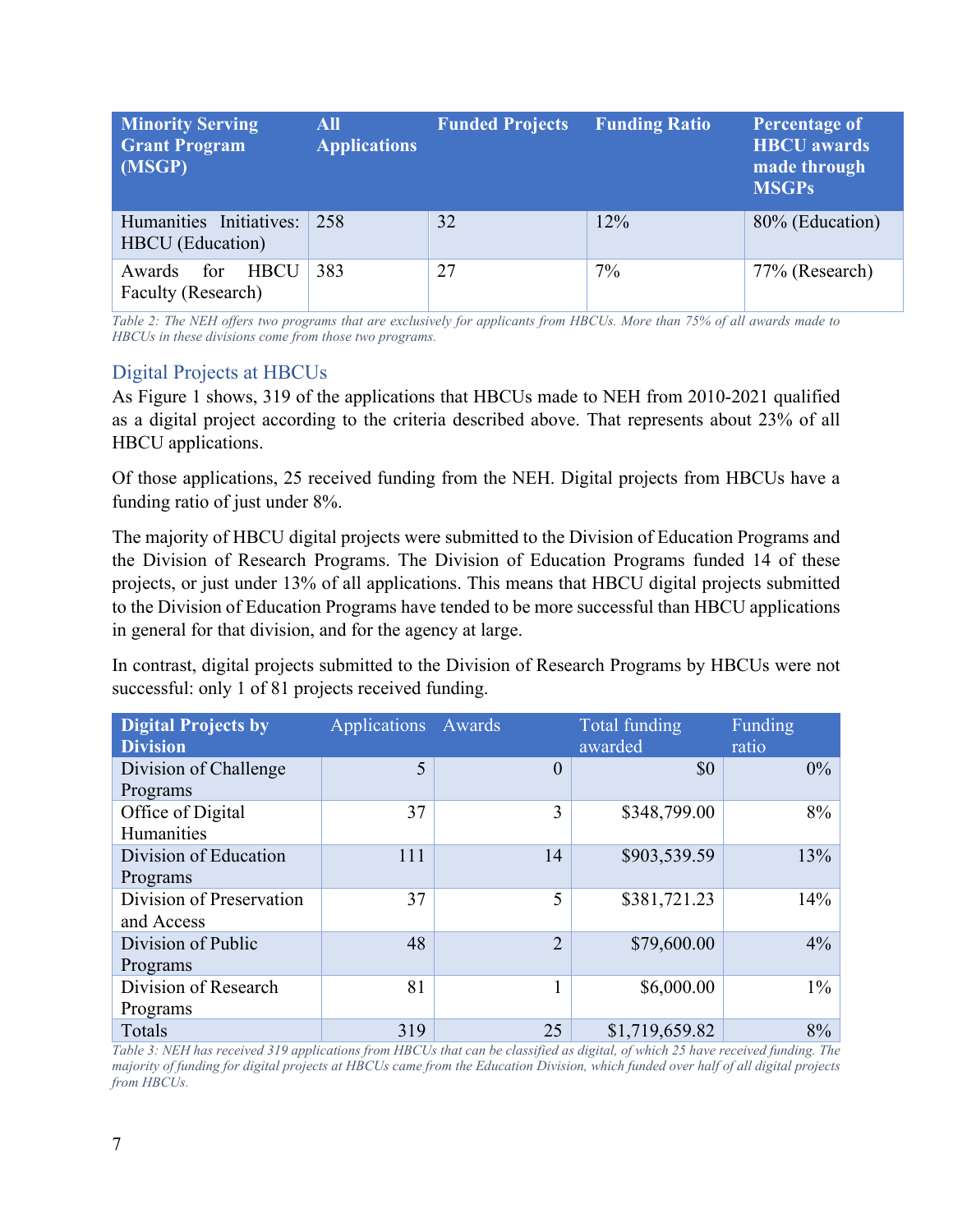## <span id="page-7-0"></span>What We Learned: Listening to Former NEH Project Directors

I spoke with seven current or former NEH Project Directors based at HBCUs about their experience doing DH work at their institutions and working with NEH. The results of these conversations are summarized here. For a list of the interviewees and the questions I asked, see Appendix B.

#### <span id="page-7-1"></span>Defining the Digital (Humanities) at HBCUs

DH at HBCUs takes many different forms and often does not exclusively employ formal academic language around DH scholarship. Nonetheless, conversations about the Digital Humanities as defined in this project are happening frequently at HBCUs, and the interest in practicing DH on HBCU campuses continues to grow.

My interviews with DH researchers suggested that digital humanities is still new at many HBCUs. In many cases, NEH-funded digital projects at HBCUs can catapult DH development on these campuses. For example, Sophia Sotilleo, Interim Library Director and Associate Professor at Lincoln University, reflected on the impact of her NEH-funded project to hold a community event to digitize university archives: "I believe this project was the beginning of the digital humanities discussion on my campus." Dr. Kim Vaz-Deville, Associate Dean of the College of Arts and Sciences and Professor of Education at Xavier University, shared a similar sentiment about their award, which supported the development of a new minor on campus: "This project has undoubtedly brought digital humanities to the landscape of Xavier and is helping to forge its contemporary identity."

The fact that DH is relatively new on these campuses means that its definition can be even harder to pinpoint at HBCUs than in the field at large. As Vaz-Deville put it: "While the term is still rather challenging to fully define or bound (which may be a distinct opportunity) Xavier faculty and its students are speaking about and leveraging tools analogous with digital humanities work." Dr. Aaron Carter-Enyi, Assistant Professor of Music at Morehouse College and director of an NEH project which applied computational methods to the study of music, agreed, explaining that while text analysis and mapping are cornerstones of DH on his campus, the field can include so much more.

One area where NEH support has enabled DH to expand beyond individual research projects at HBCUs is in the area of curricula and pedagogy. As Carter-Enyi remarked, students are often leaders in adopting digital humanities on campus because they are more comfortable learning new methodologies and technologies. In 2018, NEH awarded Xavier University a Humanities Connections Planning Grant to develop their Digital Humanities, Data Science, and Digital Justice Minor, and awarded a Humanities Initiatives Grant (Education Division) to Grambling State University in 2020 to develop a Digital Humanities Minor. These awards will help institutionalize DH on these campuses.

On campuses where DH is less well-established, the focus may be less on large-scale pedagogy or experimentation, and more on core work like digitization. When asked about the most exciting developments in digital humanities at HBCUs, Brandon Lunsford, University Archivist and Digital Manager of the Inez Moore Parker Archives at Johnson C. Smith University, said: "I think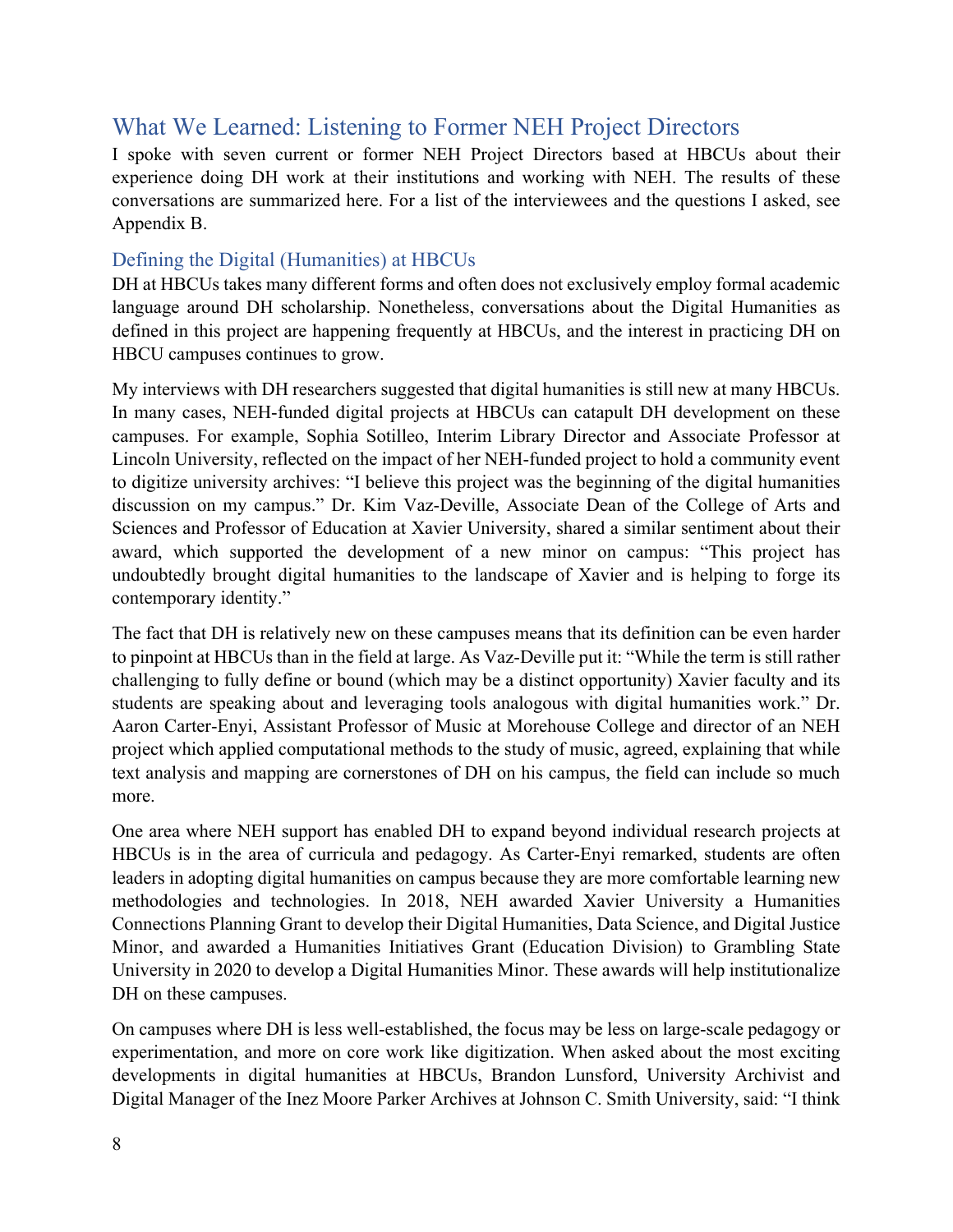more HBCUs are engaging with their collections, and more are having their collections digitized and made available. That is the first step to interacting with DH, and we need to advocate more strongly for that." Lunsford served as the project director on a community-driven initiative to develop a digital interactive map.

Many HBCUs hold materials in their special collections that not only record their HBCU's expansive history but archival materials documenting the lives of prominent African-American leaders, writers and thinkers. These include the W.E.B. Du Bois papers at Fisk University, the Martin Luther King Jr. papers at Morehouse College, the Toni Cade Bambara papers at Spelman College, and the Margaret Walker papers at Jackson State University.

While many of the digital projects funded by NEH have a digitization component, few NEH projects have centered on the digitization of the valuable primary sources held in HBCU special collections.

#### <span id="page-8-0"></span>Determining what HBCUs want and need in order to do DH

Faculty and staff at HBCUs are doing digital work in the humanities. But there remains a need for additional resources to further develop DH on their campuses. Lunsford offered his insight on what HBCUs need: "We will need more equipment, computers, tech, etc. etc. and some dedicated training for faculty, staff, and students. I think the university will need to hire dedicated faculty experienced in DH, and could benefit from visits to other universities/libraries where DH is being taught and used to maximum effect."

Among the recommendations that HBCU awardees made during our conversations were:

- Funding for DH development and implementation.
- DH training and workshops for HBCU faculty and staff.
- Grant writing workshops targeting HBCUs, which several applicants said are crucial to increasing the number of HBCU applications submitted and successfully funded at NEH.

#### <span id="page-8-1"></span>Reimagining NEH's relationship with HBCUs

Many HBCU faculty and staff want to apply for grants at NEH, but others remain hesitant to do so for a range of reasons. Most notably, some of the HBCU faculty and staff interviewed for this project expressed distrust that their proposed application would receive a fair review at NEH simply because of its institutional designation as an HBCU.

As NEH works to improve their outreach and support of HBCUs, observing NEH internal data and listening to these former NEH Project Directors would shed light on how NEH can specifically begin to reimagine its relationship with HBCUs.

With this in mind, there are strategies that NEH can use to improve its relationship with HBCUs. As this study shows, HBCU-specific grant programs are an effective way to attract and support HBCU applicants. When asked how NEH can support his DH work, Carter-Enyi suggested perhaps developing "an HBCU specific grant specifically for digital projects" as he believes, "an HBCU digital projects grant would give HBCU faculty a clear opportunity for their digital humanities ideas."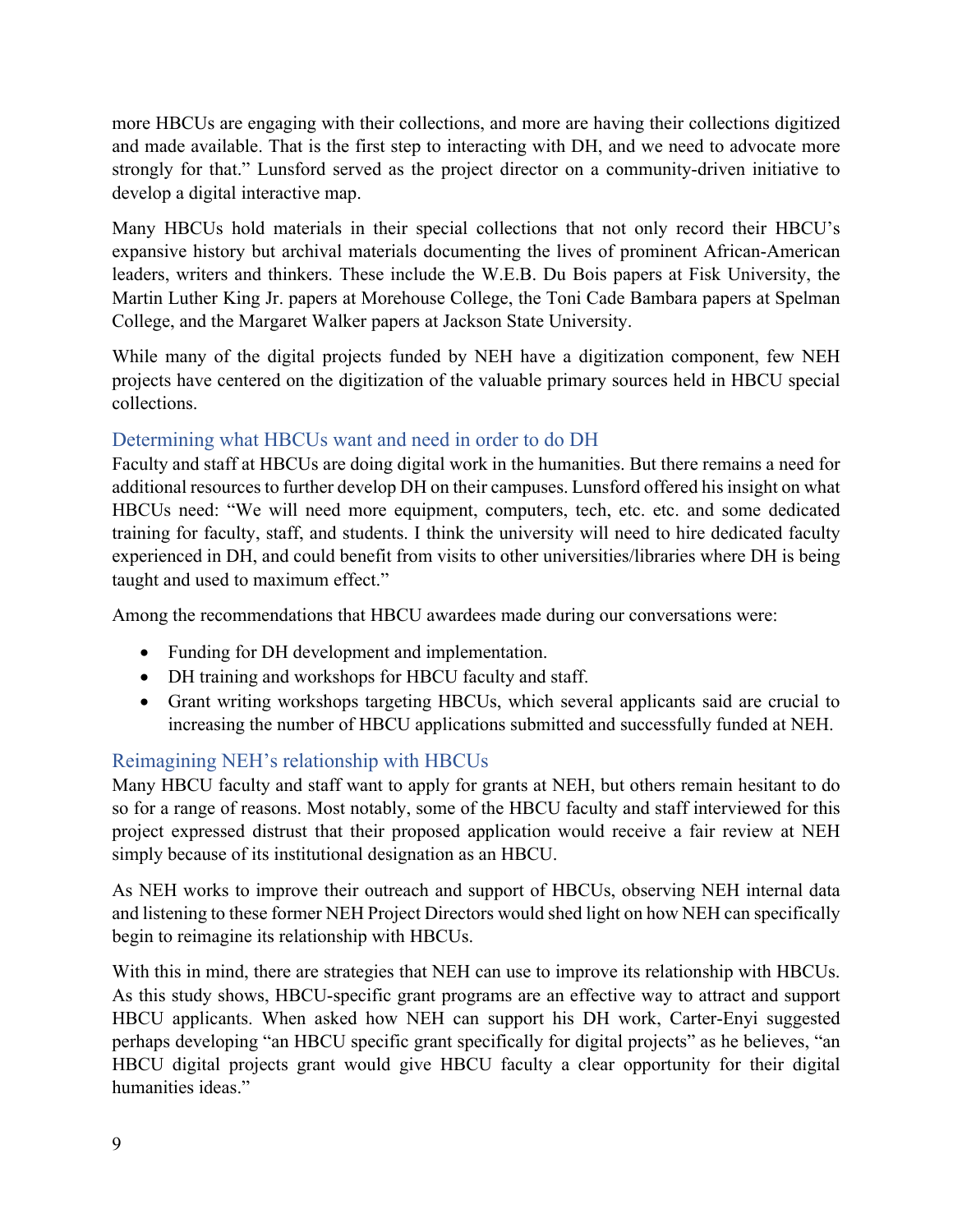Additionally, HBCU applicants might feel more confident in the application process if they knew that they had allies at NEH responsible for ensuring they receive a fair review. Both HBCU faculty and staff in addition to the NEH would benefit from designating one or more NEH staff members as HBCU liaisons. These individuals' primary responsibility would be to create and sustain mutually beneficial relationships with HBCUs. An HBCU liaison working specifically with digital projects could help potential applicants resolve some of the challenges described here.

### <span id="page-9-0"></span>Recommendations

The purpose of this study was to better understand how NEH has successfully supported digital projects at HBCUs in the past, and to identify strategies for further expanding this relationship. Based on the results of this study, there are three approaches the NEH could use to better support digital projects at HBCUs.

#### <span id="page-9-1"></span>Demonstrating that HBCUs are valued at NEH

- 1) Building confidence and trust among HBCU applicants will help ensure that NEH receives competitive applications across its funding opportunities. NEH has started to address this through events sponsored by the HBCU Working Group as well as through targeted language in the Notice of Funding Opportunity for several grant programs. Additional actions might include designating dedicated NEH personnel to serve as HBCU liaisons to build mutually beneficial relationships with these institutions.
- 2) Recognize that HBCUs are also homes to archives, libraries, and museums that also need support.

#### <span id="page-9-2"></span>Reworking grant programs to be more inclusive

Evidence suggests that grant programs targeting HBCUs are successful at attracting and funding HBCU applicants. There are several strategies that divisions can take to build on these successes:

- 1) For program divisions looking to increase their HBCU engagement, consider creating additional specific Minority-Serving Grant Programs. A funding opportunity specifically for digital projects at HBCUs, supported collectively by multiple NEH divisions, could help applicants seeking to build digital humanities on their campuses from the ground up.
- 2) Because digital humanities at HBCUs often begins with digitization, and because HBCUs often collect unique and valuable materials relating to American history, a special program to support digitization at HBCUs could be particularly valuable. This could be an extension of the Humanities Collections and References Resources (HCRR) program within the Division of Preservation and Access.
- 3) The Office of Digital Humanities' Institutes for Advanced Topics in the Digital Humanities (IADTH) program plays an important role in training digital humanities practitioners and building communities of practice. ODH intern Sara Mohr's research into the IATDH program suggested that IATDHs targeting underserved communities can be particularly impactful. The ODH might consider additional outreach to encourage applications for an IATDH specifically geared towards the needs of HBCU faculty and staff.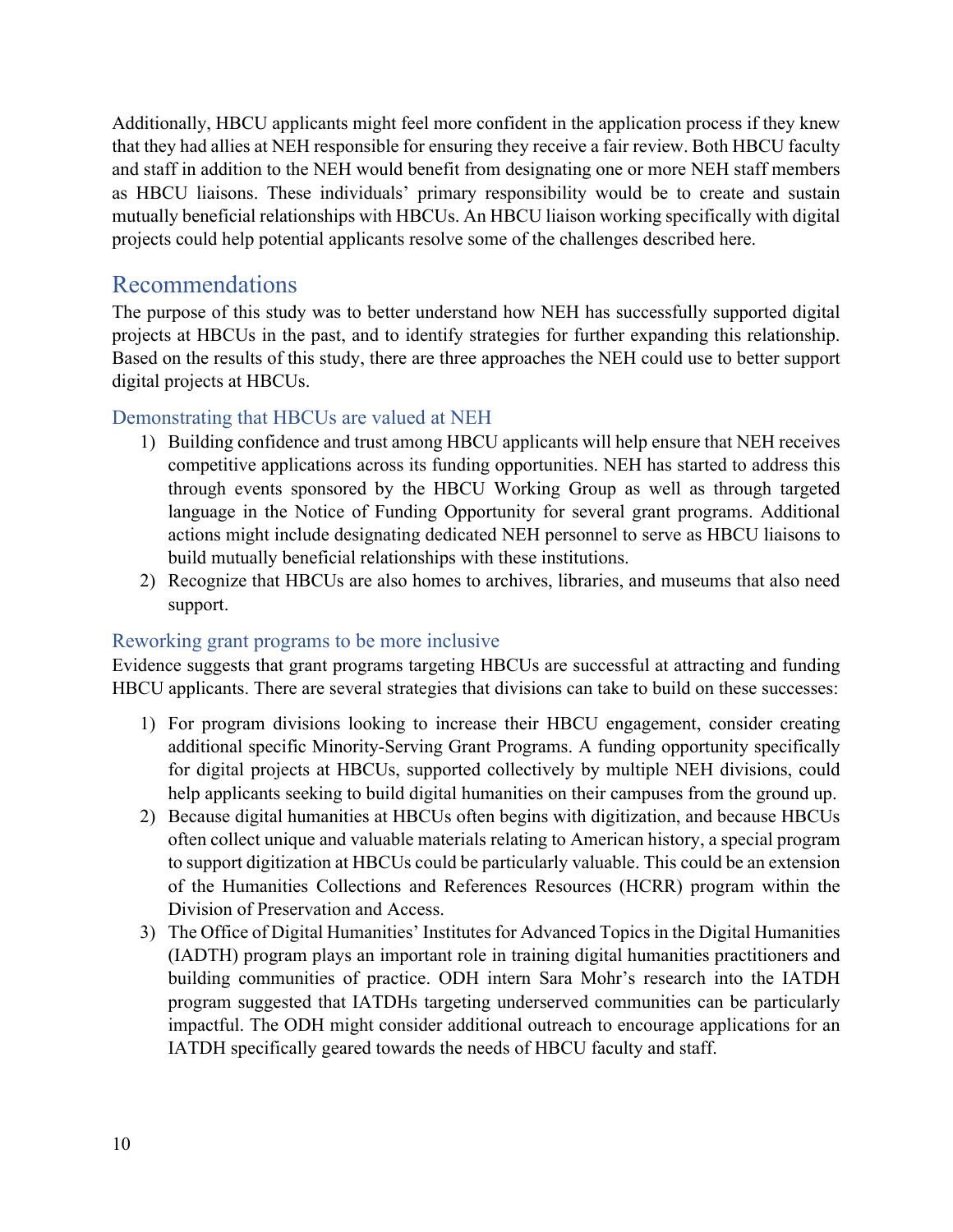#### <span id="page-10-0"></span>Improving Outreach to HBCUs

The formation of the NEH HBCU working group was an impactful first step to ensuring that NEH is serving the needs and wants of HBCU faculty, staff, and students looking to lead their own humanities projects. The following are recommendations NEH can implement to improve and sustain their outreach strategy to all 101 HBCUs across the nation:

- 1) Target HBCUs that have not applied at all to NEH within the past 10 years and encourage them to submit applications.
- 2) Design a webinar series for HBCU faculty, staff, and students to educate potential applicants on the grant programs and resources offered at NEH. To demonstrate HBCU engagement is an agency-wide priority, the webinar series could begin with a convening including the NEH chairman and HBCU presidents, provosts, and high-ranking administrative faculty on NEH's commitment to HBCUs. This could be followed by a series of webinars including one about funding opportunities for HBCU faculty and staff, one about internships and professional development opportunities for HBCU graduate and undergraduate students, and one for grants management staff at HBCUs about applying for and managing NEH awards. Follow up the webinar series with an active email list to ensure contact persons at HBCUs are disseminating the relevant information to humanities faculty, staff, and students across their campuses.
- 3) Conduct grant writing workshops and webinars for potential applicants at HBCUs. The HBCU Working Group is actively working on implementing this strategy within the next fiscal year.

#### <span id="page-10-1"></span>For Applicants

NEH offers more than twenty programs that can support digital humanities projects. If you are a digital humanities practitioner based at an HBCU, there are a few funding opportunities that might be particularly well-suited to supporting digital humanities on your campus.

The Humanities Collections and Reference Resources program supports digitization efforts for libraries and museums, including those housed on college campuses. This can be a helpful first step in building the infrastructure to conduct digital humanities teaching and research. For example, Morehouse College received an HCRR award for the "Africana Digital Ethnography Project Collection Accessibility Program," which aims to catalog and annotate 40,000 born-digital sound recordings, moving images, and photographs.

A majority of digital projects at HBCUs receive funding through the [Humanities Initiatives](https://www.neh.gov/grants/education/humanities-initiatives-historically-black-colleges-and-universities) program, which funds projects relating to teaching, pedagogy, and curriculum development. This program has a special track for HBCUs. For example, Grambling State University received a Humanities Initiatives for HBCUs award to spend three years developing an interdisciplinary minor in digital humanities.

Finally, the [Office of Challenge Programs o](https://www.neh.gov/grants/preservation/infrastructure-and-capacity-building-challenge-grants)ffers a special funding initiative for building digital infrastructure. This program does require organizations to raise matching funds, but applicants should note that HBCUs are eligible for special matching requirements. An example of how this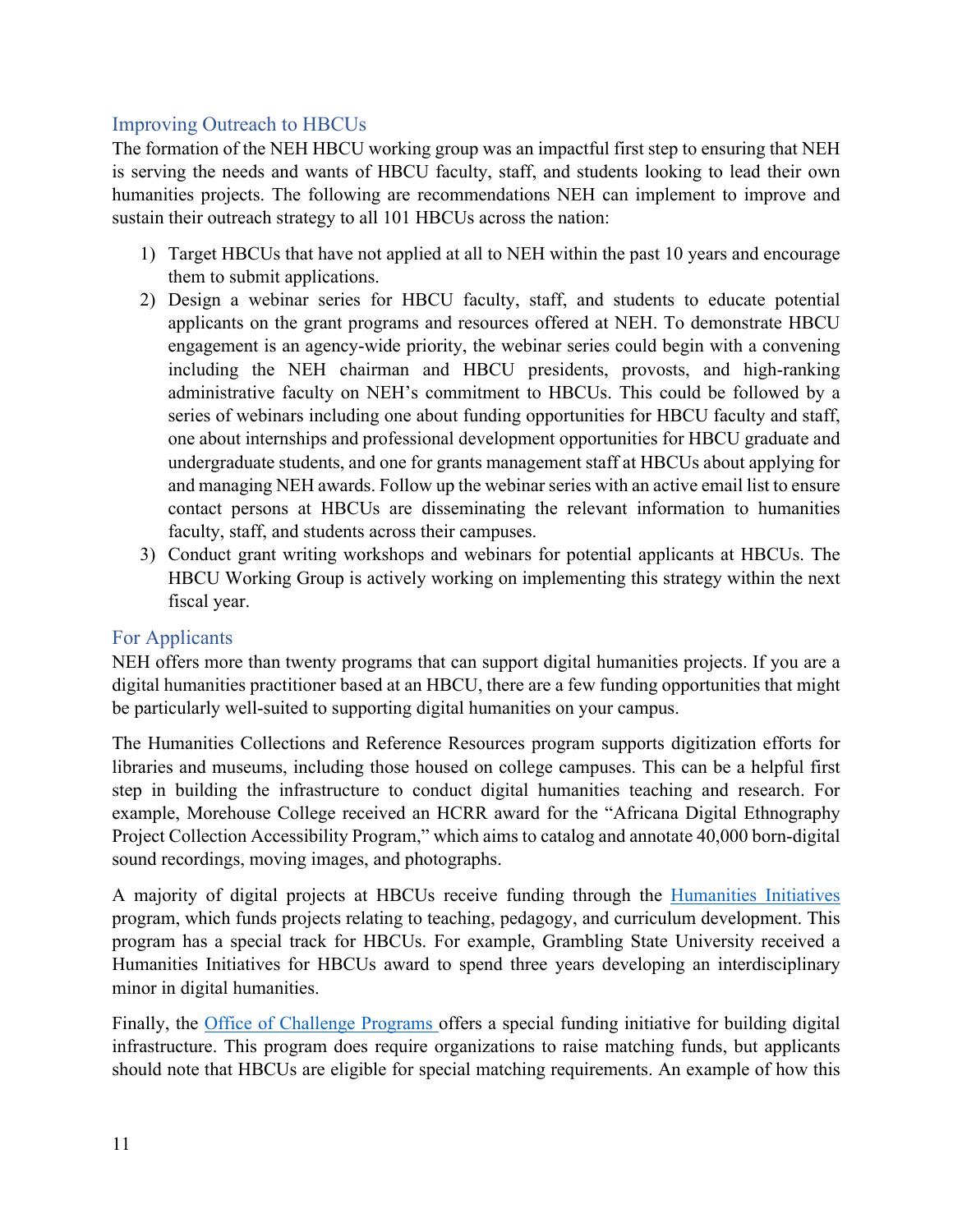program can support digital infrastructure is a recent award that will enable New York Public Radio to implement a new Digital Asset Management System for their archives.

For more information about funding digital projects at NEH, see the list of resources for applicants maintained by the NEH's Office of Digital Humanities:

https://www.neh.gov/divisions/odh/resources-for-applicants-to-the-NEH-office-of-digitalhumanities

#### <span id="page-11-0"></span>Opportunities for Future Research

As this research project was the first of its kind, NEH would benefit from conducting a yearly assessment for the NEH's engagement with HBCUs and other minority-serving institutions (including HSIs, TCUs, and Community Colleges) to ensure NEH is actively working towards diversifying the kinds of institutions they are serving.

Additionally, a larger comprehensive study, similar to this one and conducted every ten years, would offer a more longitudinal overview of how NEH has improved its outreach and engagement with minority-serving institutions and practitioners and theorists of the digital humanities. These yearly and decade-long studies would not only mark the progress NEH continues to make in serving minority-serving institutions, but also hold the agency accountable to the internal and external goals it has established for itself, as evidenced in the WHI "Federal HBCU Competitiveness Strategy" published in 2020.

## <span id="page-11-1"></span>Acknowledgments

I want to extend my sincerest thanks to the Office of Digital Humanities, led by Division Director Brett Bobley and his incomparable staff: Jennifer Serventi, Sheila Brennan, and Elizabeth Tran. I especially want to thank my internship supervisor and ODH Program Specialist, Hannah Alpert-Abrams, for her step-by-step assistance in imagining, developing, and implementing this individual research project. I will forever cherish the mentorship that I received during my time as an ODH intern and look forward to maintaining these relationships throughout my graduate school career and beyond.

I also want to thank Mary Macklem and the NEH HBCU Working Group for allowing me to join their ranks during my internship and lend my expertise as an HBCU graduate to the great work they were conducting during my time at NEH. In addition to the HBCU Working Group, I want to thank the NEH Digital Humanities Special Interest Group, led by Hannah Alpert-Abrams, for also making space for me to join them as they continue to strategize how the agency can continue to prioritize and support digital humanities work at various institutions. Without my participation in both of these two working groups, my project would not have come into fruition.

Finally, I want to acknowledge the 101 HBCUs that continue to stand strong in their mission to educate African Americans, and the faculty, staff, and students who comprise these unique institutions. Since their founding in 1837, HBCUs have filled a void in our educational landscape and I am grateful for their steadfastness, even in the midst of immense change. A special thank you to the HBCU Project Directors Aaron Carter Enyi (Morehouse College), Vicki Lynn Crawford (Morehouse College), Robert Luckett (Jackson State University), Brandon Lunsford (Johnson C.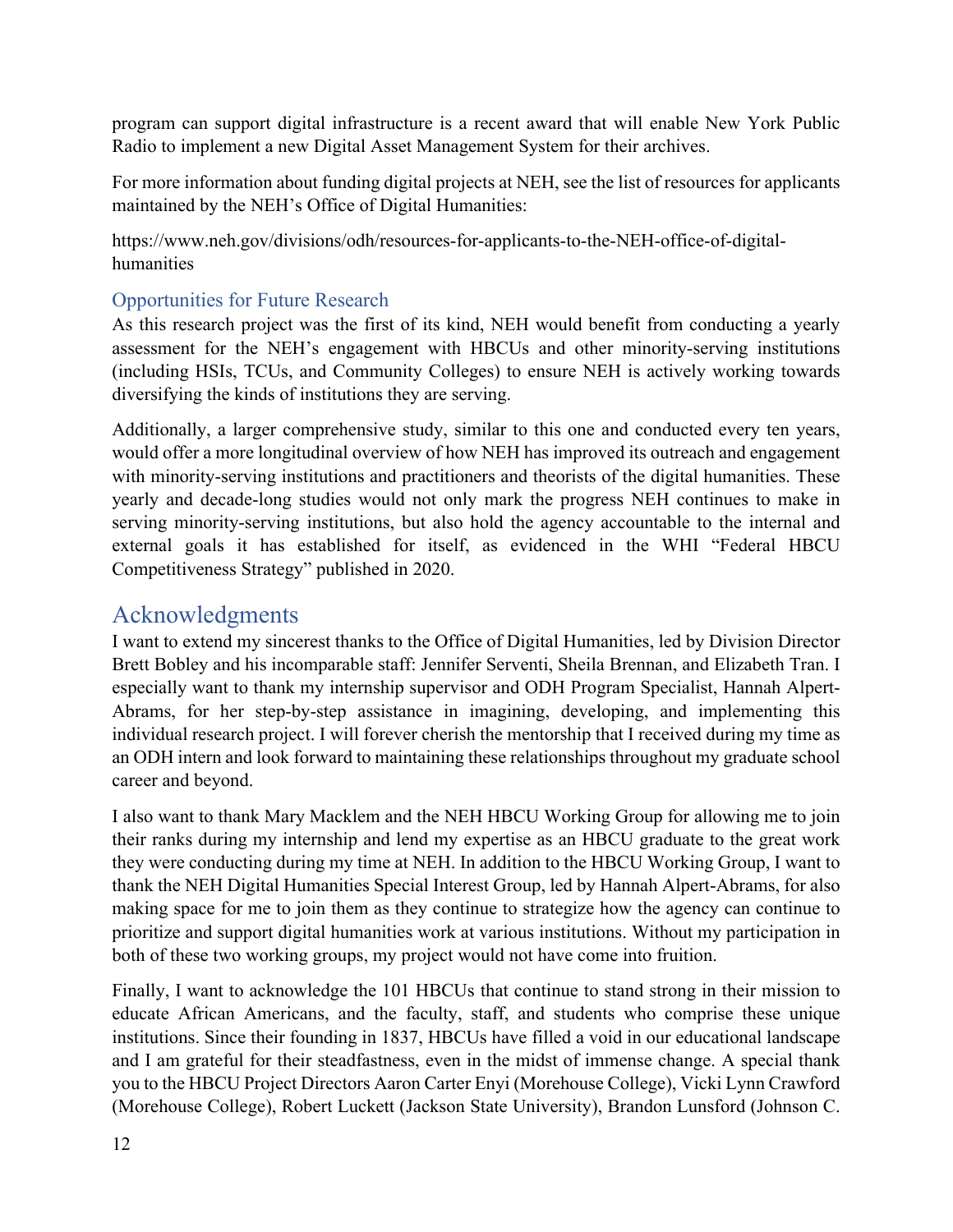Smith University), Mona Lisa Saloy (Dillard University), Sophia Sotiello (Lincoln University), and Kim Vaz-Deville (Xavier University), who took the time to speak with me about their experiences as NEH grant awardees and shaped this project's findings, conclusions, and recommendations.

|                          | Applications Awards |     | Total funding<br>awarded | Funding<br>ratio |
|--------------------------|---------------------|-----|--------------------------|------------------|
| Division of Challenge    | 18                  | 3   | \$100,000.00             | 17%              |
| Programs                 |                     |     |                          |                  |
| Office of Digital        | 37                  | 3   | \$348,799.00             | 8%               |
| Humanities               |                     |     |                          |                  |
| Division of Education    | 415                 | 40  | \$3,231,676.82           | 10%              |
| Programs                 |                     |     |                          |                  |
| Division of Preservation | 95                  | 24  | \$774,423.04             | 25               |
| and Access               |                     |     |                          |                  |
| Division of Public       | 75                  | 5   | \$378,405.00             | 7%               |
| Programs                 |                     |     |                          |                  |
| Division of Research     | 729                 | 35  | \$1,275,000.00           | $5\%$            |
| Programs                 |                     |     |                          |                  |
| Totals                   | 1,369               | 110 | \$6,184,303.86           | 8%               |

## <span id="page-12-0"></span>Appendix A: HBCU funding distributions by program division

*Table 4: The number of HBCU applications made by NEH, broken down by program office. 110 HBCU Projects were successfully funded across NEH from 2010-2021. A total of \$6,184,303.86 was awarded.* 

## <span id="page-12-1"></span>Appendix B: Project Director Names and Interview Questions

#### <span id="page-12-2"></span>Interview Participants

#### **Kim Vaz Deville**

Associate Dean of the College of Arts and Sciences and Professor of Education, Xavier University

NEH Award: "Digital Humanities, Data Science, and Digital Justice Minor at Xavier University of Louisiana." *Humanities Connections* (2018-2019). AKA-260563-18.

#### **Sophia Sotilleo**

Interim Library Director and Associate Professor, Lincoln University

NEH Award: "Preserving the History of Lincoln University Village." *Common Heritage* (2017 - 2019). PY-253084-17.

#### **Brandon Lunsford**

University Archivist and Digital Manager of the Inez Moore Parker Archives, Johnson C. Smith University

NEH Award: "Mapping the Historic West End: The Digital History of African American Neighborhoods in Charlotte, North Carolina." *Digital Humanities Advancement Grant*  (2017-2019). HAA-256122-17.

#### **Aaron Carter-Enyi**

Assistant Professor of Music, Morehouse College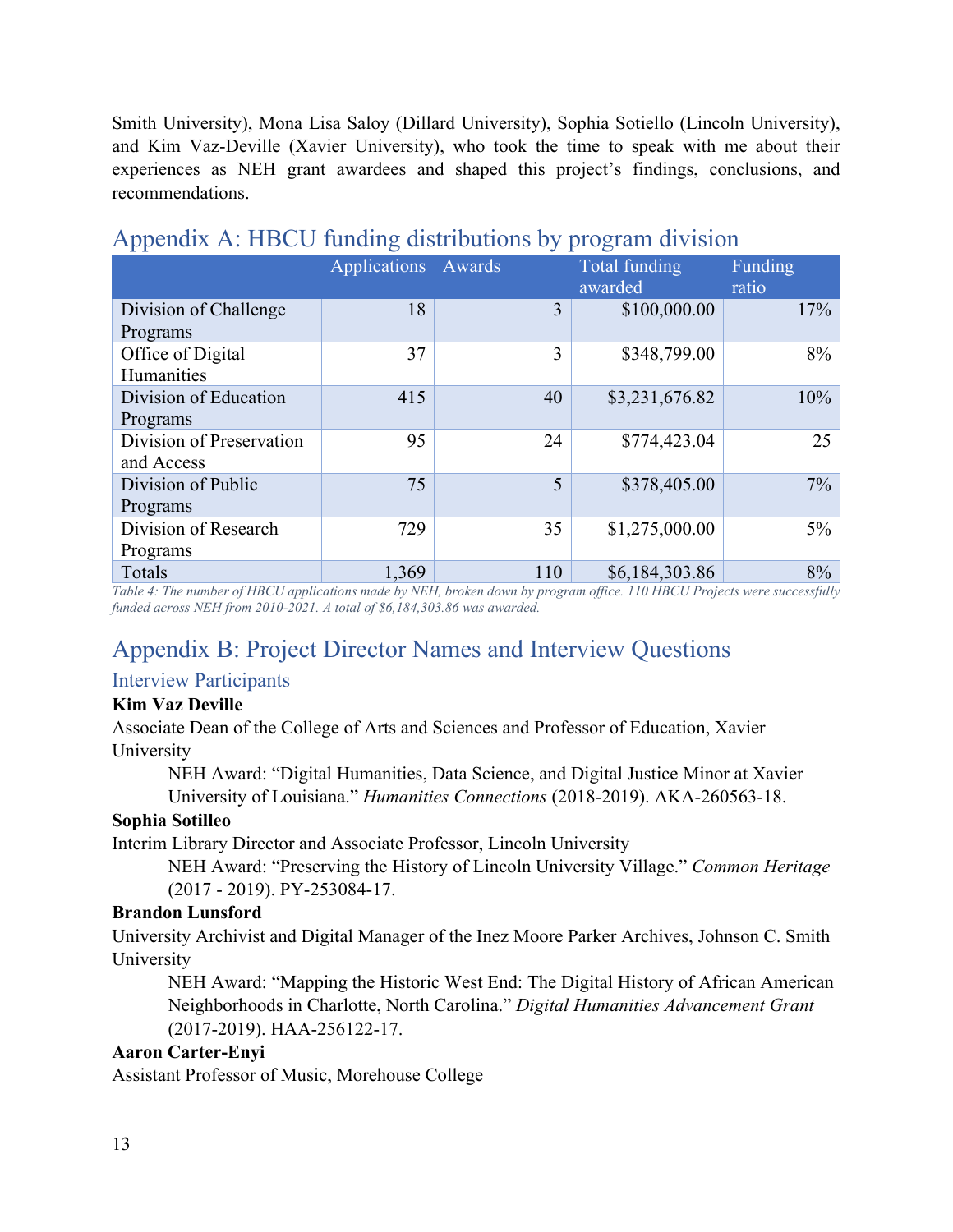NEH Awards: "Algorithmic Thinking, Analysis and Visualization in Music (ATAVizM)." *Digital Humanities Advancement Grant* (2019-2021). HAA-263831-19. And "Africana Digital Ethnography Project Collection Accessibility Program (ADEPt-CAP)." *Humanities Collections and Reference Resources* (2019-2021). PW-264175-19.

#### **Vicki Lynn Crawford**

Director of the Martin Luther King Jr. Collection, Morehouse College

NEH Award: "Humanities Teaching and the Martin Luther King, Jr. Collection at Morehouse College." *Humanities Initiatives: HBCUs* (2015-2017). AB-226792-15.

#### **Robert Luckett**

Associate Professor of History, Jackson State University, and Director, Margaret Walker Center NEH Awards: "This Is My Century: The Life and Legacy of Margaret Walker." *Exhibitions: Planning* (2017-2019). GE-254068-17. "Collaboration for Digital Access for Margaret Walker Archives." *Humanities Initiatives: HBCUs* (2009-2013). AB-50061-09.

#### **Mona Lisa Saloy**

Professor of English, Dillard University

NEH Award: (With Hannah Baker Saltmarsh): "Defining, Documenting, and Teaching New Orleans Creole Culture." *Humanities Initiatives: HBCUs* (2015-2017). AB-226757- 15.

#### <span id="page-13-0"></span>Interview Questions

- 1. What is the current status of your NEH-funded project? How has it been received on your campus?
- 2. How does your project fit within the bigger picture of digital humanities, broadly defined, at your respective institution? What is your institution doing to develop DH on campus?
- 3. What does your institution need to continue to develop DH on campus? How would you like the NEH to support this work?
- 4. What are the exciting developments and pressing needs regarding DH at HBCUs more broadly?
- 5. The HBCU Working Group at the NEH is redeveloping our outreach strategy specific to HBCUs. What would you like to see?

## <span id="page-13-1"></span>**Bibliography**

Gold, Matthew K. and Lauren F. Klein. "Introduction: A DH That Matters." *Debates in DH 2019*, Minneapolis (University of MN Press, 2019).

Murakami, Kery. "Biden's HBCU Agenda." *Inside Higher Ed.*  [https://www.insidehighered.com/news/2020/11/16/bidens-hbcu-research-agenda.](https://www.insidehighered.com/news/2020/11/16/bidens-hbcu-research-agenda)

Toldson, Ivory A. "The funding gap between historically black colleges and universities and traditionally white institutions needs to be addressed\*(editor's commentary)." *The Journal of Negro Education* 85.2 (2016): 97-100.